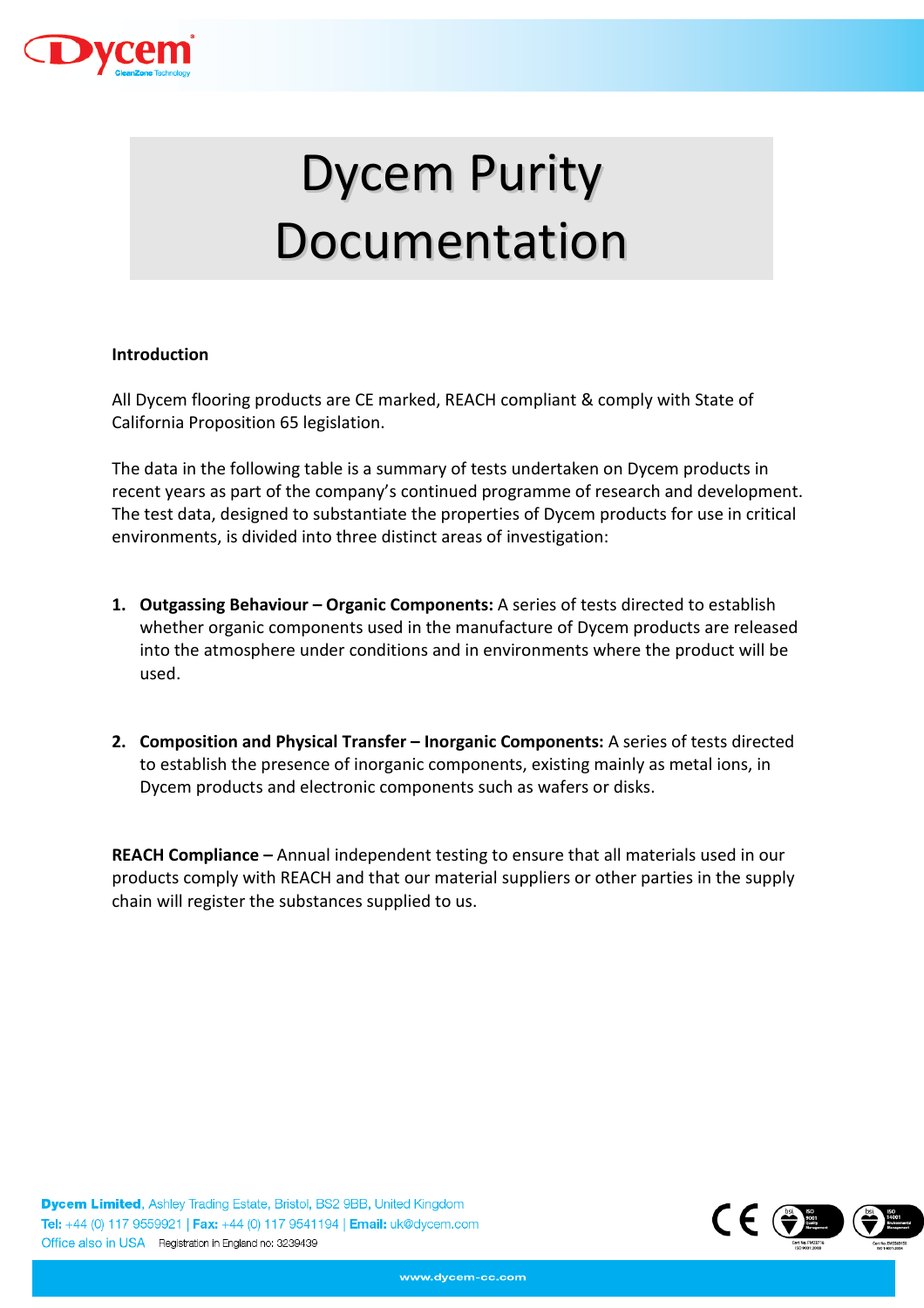

#### Results

# **Outgassing**

In common with many other products based wholly or in part on organic polymeric compositions, Dycem products release minute quantities of organic components when exposed for prolonged periods to elevated temperatures. At 50 $\rm ^o$ C, tests over a period of more than eight hours show release of quantities less than 0.1 microgram per gram of product for Dycem products in the form of Clean-Zone flooring and rollers. A typical peeloff mat shows a slightly higher level of emission.

At 125<sup>o</sup>C to test methods such as ASTM E-595 and European Space Agency Specifications, levels of emission are observed which exceed those specified for materials to be used in space (Total Material Lost <1%). When tested at 50ºC by ASTM E-595, however, Dycem Clean-Zone meets this criterion.

At ambient temperatures, sensitive measurements by head-space gas chromatograph and mass spectroscopy techniques (HS/GC/MS) used in the Swedish Flooring Association FLEC tests show no detectable levels of emission for Dycem Clean-Zone. Similar performance is observed for commercial grades of flooring widely specified for use within cleanroom environments and typical peel-off mats show the same behaviour.

It is likely that (HS/GC/MS) techniques will be a principal feature of draft standards on outgassing to be published by the Institute of Environmental Sciences in 1998.

Under normal conditions of usage, therefore, a range of results supports the conclusion that Dycem Clean-Zone represents no outgassing hazard in cleanroom environments at ambient temperatures.

## Composition and Physical Transfer

Measurement by neutron bombardment in the NAA (Neutron Activation Analysis) test method, a sensitive procedure for bulk material analysis, establishes relatively high levels of Sodium, Potassium and Barium in Dycem products together with somewhat lower levels of Titanium, Zinc and Iron.

These elements are bound within the organic matrix and will not become separated from the mass of material so as to enter the environment in which the product is used. It has been demonstrated, however, by surface measurement technology (TXRF analysis), that some transfer can occur over time to other surfaces with which the product may be in direct continuous contact.

Dycem products are not recommended, therefore for applications where the material may remain in sustained direct contact with surfaces sensitive to electronic contamination, such as a silicon wafer or a disk.

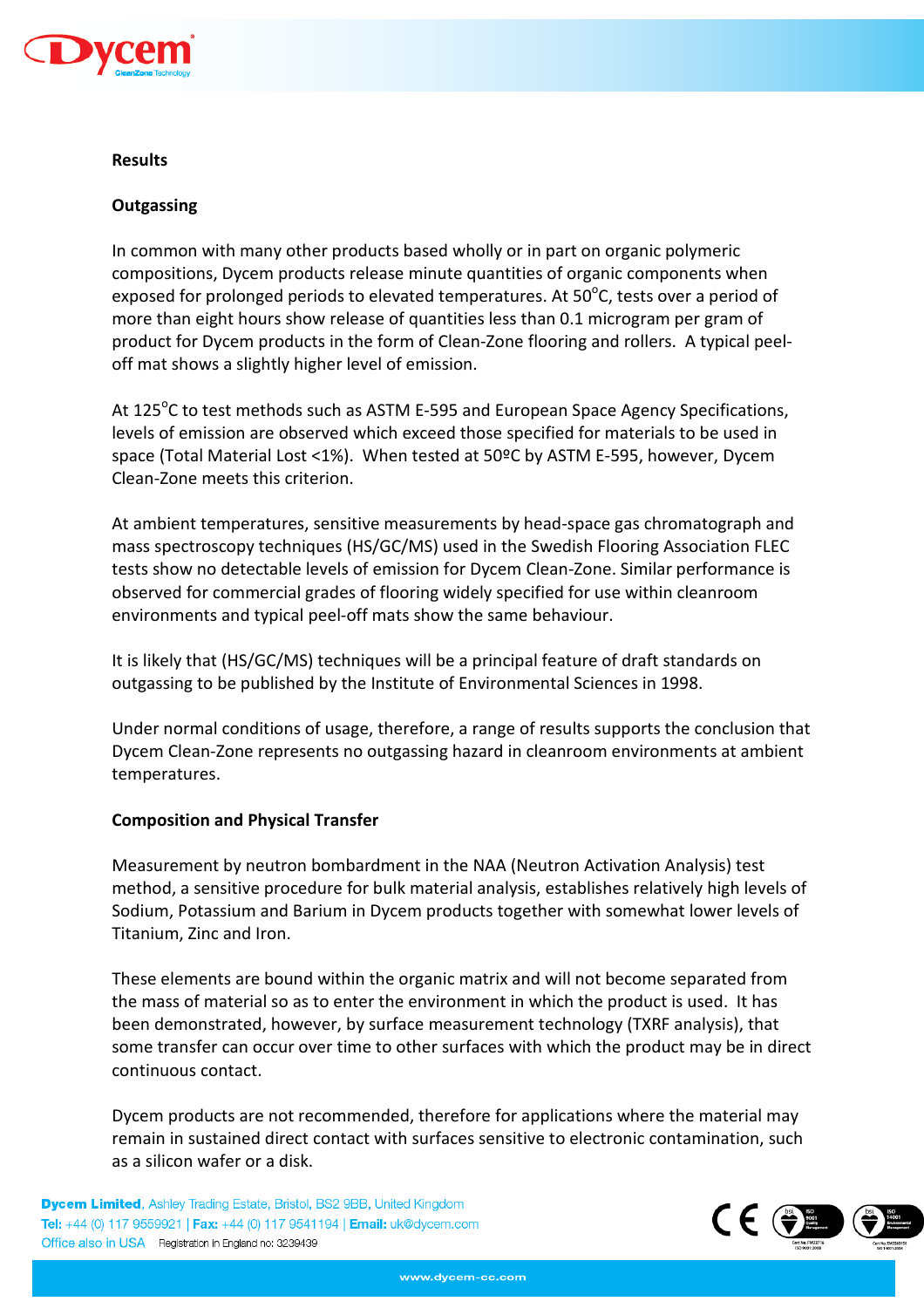

#### Tests

**Outgassing** 

#### Surface Science Laboratories CA, USA

| Report No: | $5030 - 0593$                                                                              |
|------------|--------------------------------------------------------------------------------------------|
| Date:      | June 24 1993                                                                               |
| Method:    | Analysis by Fourier Transform Infrared (FTIR) Spectroscopy using reflectance<br>microscopy |

# NASA (Materials Science Laboratory)

| Report No: | $MTB - 711 - 87$                   |
|------------|------------------------------------|
| Date:      | June 20 1988                       |
| Method:    | Measurement of Total Material Loss |
|            | ASTM G595                          |

# MTS Pendar (UK)

| Report No: | 46798                                     |
|------------|-------------------------------------------|
| Date:      | September 2 1991                          |
| Method:    | Conducted using the European Space Agency |
|            | Specifications P55-01-702                 |
|            | Test temperature 125°C                    |
|            | Collector temperature 25°C                |

## **Concentration**

## Genetic GmBH München, Germany

Report No: 10047 Date: July 22 1996 Method: NAA

#### Transfer Test

## Genetic GmBH München, Germany

| Report No: | 10047        |
|------------|--------------|
| Date:      | July 22 1996 |
| Method:    | <b>TXRF</b>  |

## Purity Tests

Dycem has been independently tested (EVC Test Method) at the practical working temperature (ambient) and no emissions were detected.

To the best of our knowledge, this information is correct at the time of printing.

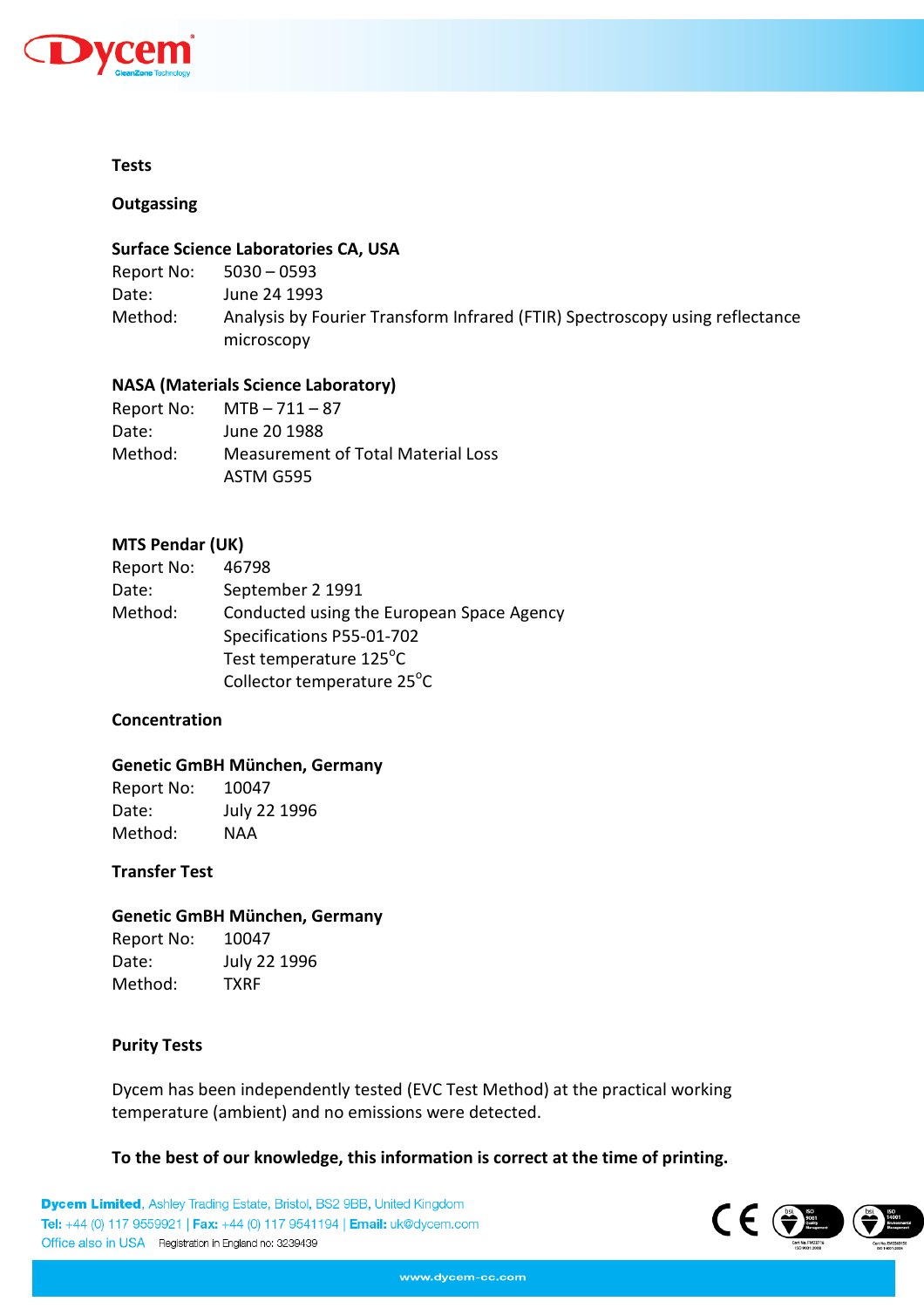

# Purity study of Dycem vs. Peel-off mat

|                          | <b>Dycem</b>             |            |          |                            | Peel-off mat |          |
|--------------------------|--------------------------|------------|----------|----------------------------|--------------|----------|
| Element                  | Concentration            | Outgassing |          | <b>Transfer test</b>       | Outgassing   |          |
|                          |                          | $RT^*$     | Ug/gram* | Conc (at/cm <sup>2</sup> ) | $RT^*$       | Ug/gram* |
| Aliphatic Alcohol        | $\overline{\phantom{a}}$ |            |          |                            | $6.2$        | 0.04     |
| Aliphatic Hydocarbon     | $\overline{a}$           |            |          |                            | 2.80         | 0.04     |
|                          |                          |            |          |                            | 7.00         | 0.04     |
| <b>Carbon Disulfides</b> | $\overline{\phantom{a}}$ |            |          |                            | 1.47         | 0.04     |
| Chlorinated solvent      | $\sim$                   | 2.32       | 0.1      |                            |              |          |
| Antimony (Sb)            | 2.93                     |            |          |                            |              |          |
| Arsenic (As)             |                          |            |          |                            |              |          |
| Barium (Ba)              | 500                      |            |          | $2.3E + 13$                |              |          |
| Bromine (Br)             | 12.9                     |            |          |                            |              |          |
| Cadmium (Cd)             | 1.20                     |            |          |                            |              |          |
| Caesium (Cs)             | 0.089                    |            |          |                            |              |          |
| Calcium (Ca)             | $\blacksquare$           |            |          |                            |              |          |
| Cerium (Ce)              | 0.65                     |            |          |                            |              |          |
| Chromium (Cr)            | 0.51                     |            |          |                            |              |          |
| Chlorine (Cl)            | $\blacksquare$           |            |          | $5.8E + 13$                |              |          |
| Cobalt (Co)              | 0.76                     |            |          |                            |              |          |
| Copper (Cu)              |                          |            |          | $3.9E + 11$                |              |          |
| Europium (Eu)            | 0.016                    |            |          |                            |              |          |
| Gadolinium (Gd)          | $\overline{\phantom{a}}$ |            |          |                            |              |          |
| Gallium (Ga)             | 0.41                     |            |          |                            |              |          |
| Gold (Au)                | 0.0011                   |            |          |                            |              |          |
| Hafnium (Hf)             | 0.043                    |            |          |                            |              |          |
| Holmium (Ho)             | $\blacksquare$           |            |          |                            |              |          |
| Indium (In)              | $\overline{\phantom{a}}$ |            |          |                            |              |          |
| Iridium (Ir)             | $\overline{\phantom{a}}$ |            |          |                            |              |          |
| Iron (Fe)                | 60.2                     |            |          | $2.0E + 12$                |              |          |
| Lanthanum (La)           | 0.28                     |            |          |                            |              |          |
| Lutetium (Lu)            | $\overline{\phantom{a}}$ |            |          |                            |              |          |
| Mercury (Hg)             | $\overline{\phantom{a}}$ |            |          |                            |              |          |

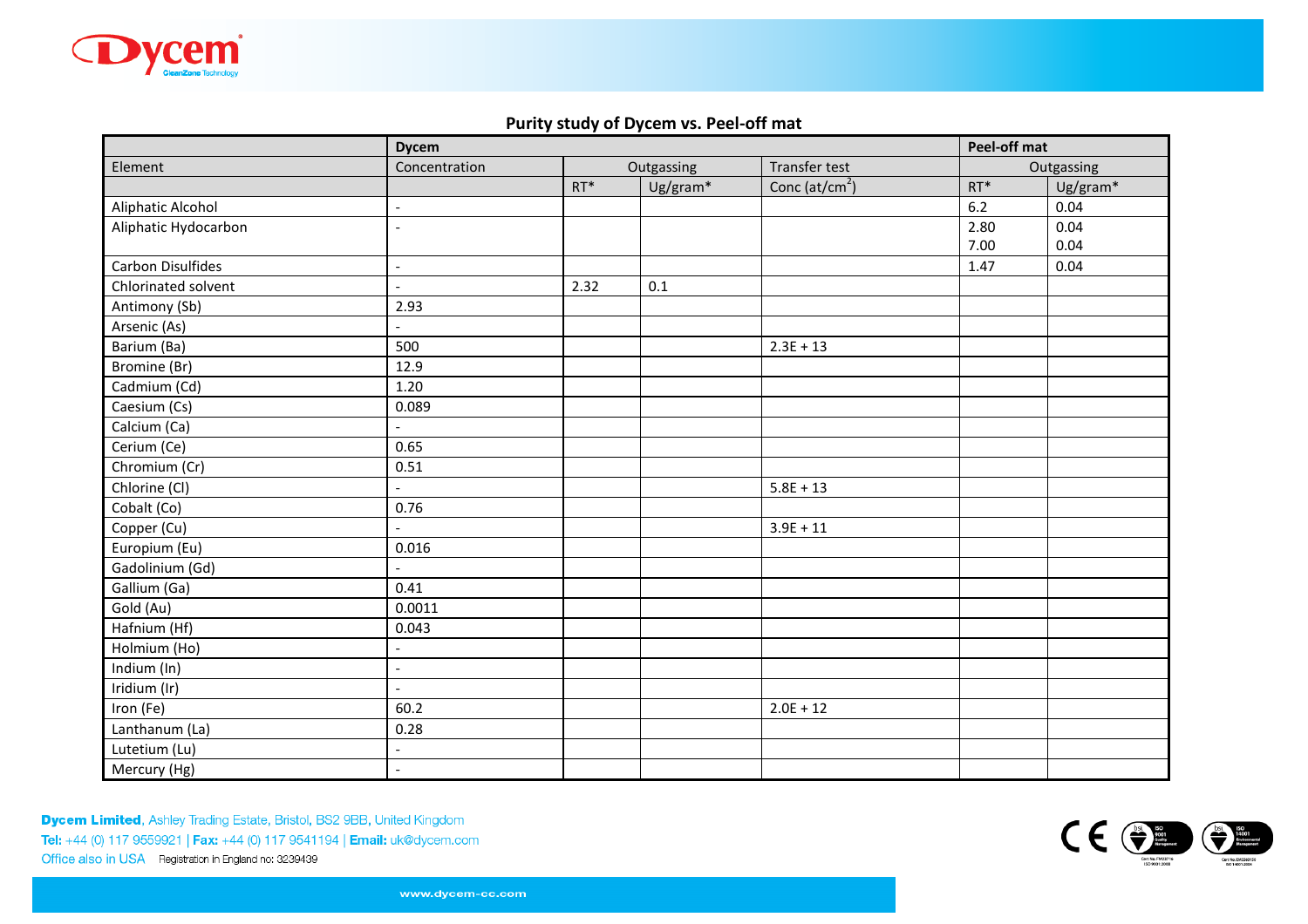

# Purity study of Dycem vs. Peel-off mat

|                          | <b>Dycem</b>             | Peel-off mat |            |                            |            |          |
|--------------------------|--------------------------|--------------|------------|----------------------------|------------|----------|
| Element                  | Concentration            |              | Outgassing | Transfer test              | Outgassing |          |
|                          |                          | $RT^*$       | Ug/gram*   | Conc (at/cm <sup>2</sup> ) | $RT^*$     | Ug/gram* |
| Molybdenum (Mo)          | $\overline{\phantom{a}}$ |              |            |                            |            |          |
| Neodymium (Nd)           | $\overline{\phantom{a}}$ |              |            |                            |            |          |
| Nickel (Ni)              | $\overline{\phantom{a}}$ |              |            |                            |            |          |
| Osmium (Os)              | $\overline{a}$           |              |            |                            |            |          |
| Palladium (Pd)           | $\overline{a}$           |              |            |                            |            |          |
| Platinum (Pt)            | $\overline{a}$           |              |            |                            |            |          |
| Potassium (K)            | 630                      |              |            | $6.0E + 13$                |            |          |
| Praseodymium (Pr)        | $\overline{\phantom{a}}$ |              |            |                            |            |          |
| Rhenium (Re)             | $\overline{a}$           |              |            |                            |            |          |
| Rubidium (Rb)            | 1.55                     |              |            |                            |            |          |
| Ruthenium (Ru)           |                          |              |            |                            |            |          |
| Samarium (Sm)            | 0.11                     |              |            |                            |            |          |
| Scandium (Sc)            | 0.049                    |              |            |                            |            |          |
| Selenium (Se)            | $\overline{\phantom{a}}$ |              |            |                            |            |          |
| Silver (Ag)              |                          |              |            |                            |            |          |
| Sodium (Ng)              | 1904                     |              |            |                            |            |          |
| Strontium (Sr)           | $\overline{\phantom{a}}$ |              |            |                            |            |          |
| Sulphur (S)              | $\overline{\phantom{a}}$ |              |            | $1.6R + 14$                |            |          |
| Tantalum (Ta)            | $\blacksquare$           |              |            |                            |            |          |
| Terbium (Tb)             | 0.030                    |              |            |                            |            |          |
| Thorium (Th)             | 0.17                     |              |            |                            |            |          |
| Tin (Sn)                 |                          |              |            |                            |            |          |
| Titanium (Ti)            | 305                      |              |            |                            |            |          |
| Tungsten (W)             | 0.17                     |              |            |                            |            |          |
| Tellurium (Te)           | $\overline{\phantom{a}}$ |              |            |                            |            |          |
| Uranium (U)              | 0.15                     |              |            |                            |            |          |
| Yiterbium (Yg)           | 0.034                    |              |            |                            |            |          |
| Yitrium $\overline{(Y)}$ |                          |              |            |                            |            |          |
| Zirconium (Zr)           | $\overline{a}$           |              |            |                            |            |          |

**Dycem Limited**, Ashley Trading Estate, Bristol, BS2 9BB, United Kingdom Tel: +44 (0) 117 9559921 | Fax: +44 (0) 117 9541194 | Email: uk@dycem.com

Office also in USA Registration in England no: 3239439